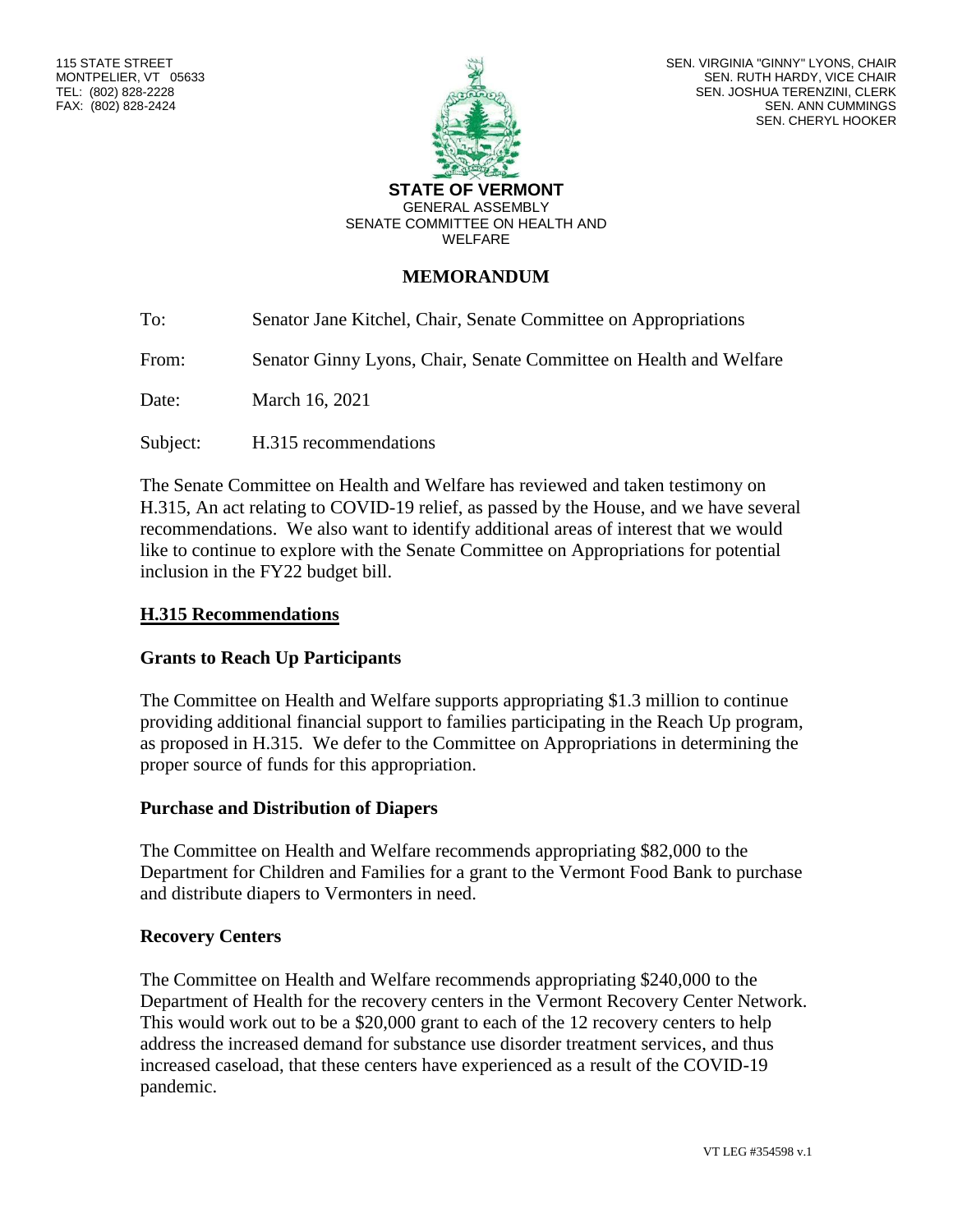## **Designated and Specialized Service Agencies; Housing (Supports)**

The Committee on Health and Welfare recommends making amendments to Secs. 4 and 5 of H.315 as passed by the House, which address housing issues and the designated and specialized service agencies, and increasing the amount of the appropriation from \$4 million to \$8 million. The Committee suggests the following revisions to the Housepassed language (changes from the House bill are highlighted and in bold):

## Sec. \_\_. DEPARTMENT OF MENTAL HEALTH; HOUSING **SUPPORTS**

The sum of **\$4,000,000.00 \$8,000,000.00** is appropriated from the **General Fund American Rescue Plan Act of 2021 – Coronavirus State Fiscal Recovery Fund** to the Department of Mental Health in fiscal year 2021 for grants to Vermont Care Partners and other stakeholder organizations to **provide housing supports make existing housing and community-based facilities providing mental health services more accessible, safe, and compliant with the Americans with Disabilities Act, or to expand housing opportunities** in community settings**, or both**. The Department shall select the projects in consultation with **the Agency of Human Services Secretary's Office; the Department of Disabilities, Aging, and Independent Living; and representatives of** the designated agencies, specialized service agencies, and peer organizations. The grants shall be awarded to organizations that demonstrate the greatest ability to respond immediately to the need for housing **supports** and shall be for projects that will not require additional State funds for operating costs in future years or that can redirect current expenditures, or both. To the greatest extent possible, grants shall be awarded for projects in underserved areas of the State. At least one grant shall be awarded to a peerrun or peer-directed housing organization. **The Department of Mental Health shall partner with the Agency of Human Services Secretary's Office and the Department of Disabilities, Aging, and Independent Living to identify ways to include as**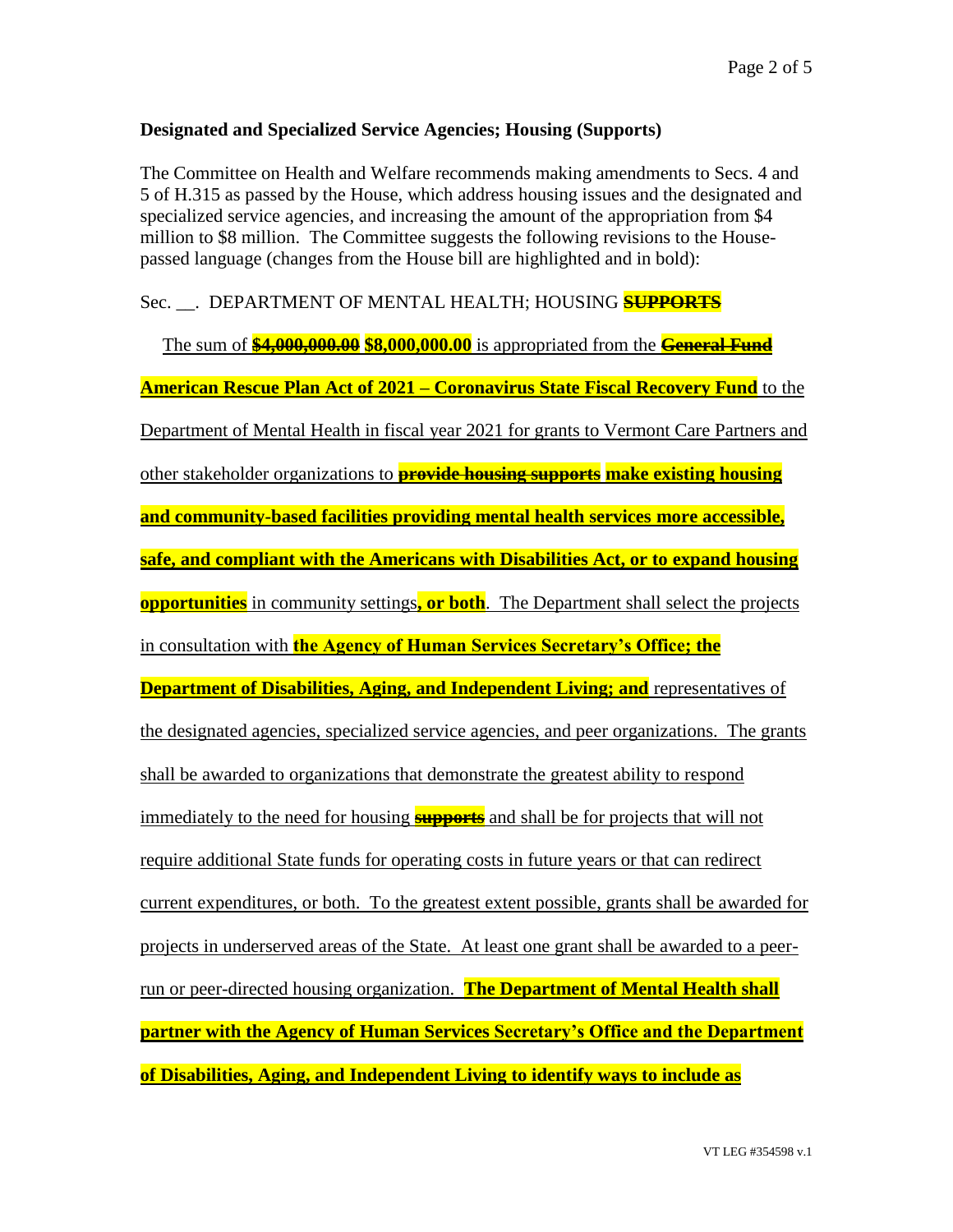**potential grant candidates those specialized service agencies that do not provide mental health services. In addition, the Department, in consultation with the designated agencies, specialized service agencies, and peer organizations, shall give priority Priority shall be given** to proposed projects that **meet one or more of the following criteria:**

**(1)** create movement within the current system of care, such as those that would move individuals out of hospitals and other restrictive settings and back into a community setting**; and**

**(2)** focus on equity and on providing patient-centered care**; and**

**(3) employ or build on successful, evidence-based models of supportive housing**.

Sec. \_\_. DEPARTMENT OF MENTAL HEALTH; DESIGNATED AND SPECIALIZED SERVICE AGENCIES; CASE MANAGEMENT SERVICES

The sum of \$850,000.00 is appropriated from the General Fund to the Department of Mental Health in fiscal year 2021 to provide funds to the designated and specialized service agencies to enable them each to hire an additional case manager to provide case management services to Vermont residents who may not previously have been part of an agency's caseload but whose lives have been significantly disrupted by the COVID-19 pandemic and who are now urgently in need of these agencies' supports. **The Department shall partner with the Department of Disabilities, Aging, and Independent Living to identify ways to fund the priority case management needs of specialized service agencies that do not provide mental health services.**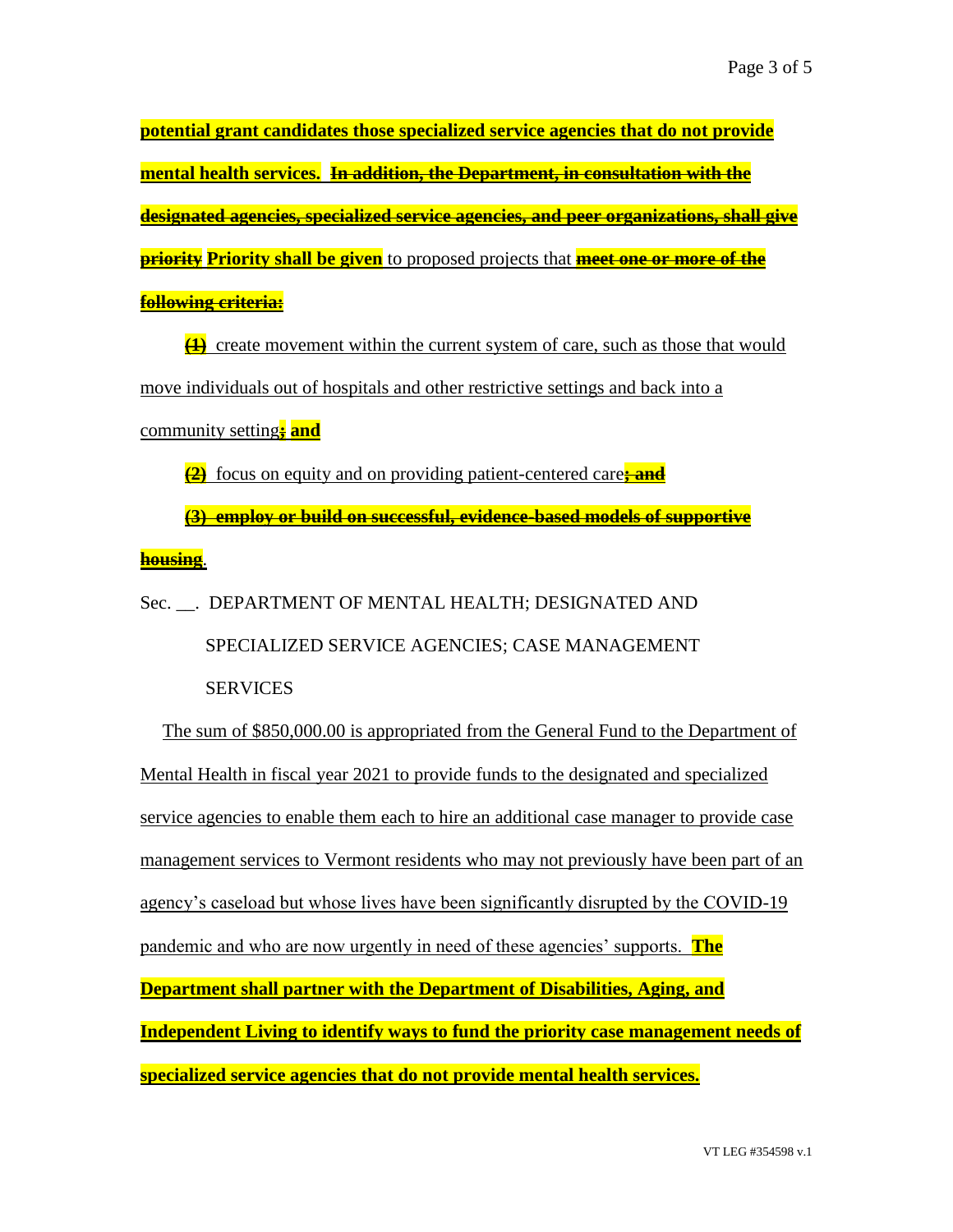## **Afterschool and Summer Programming**

The Committee on Health and Welfare recommends appropriating \$4 million for afterschool and summer programming as follows:

# Sec. \_\_. DEPARTMENT FOR CHILDREN AND FAMILIES; AFTERSCHOOL AND

## SUMMER PROGRAMMING

The sum of \$4,000,000.00 is appropriated from the funds provided to the State by the

Sec. 2001 of the American Rescue Plan Act of 2021, Pub. L. No. 117-2, to the

Department for Children and Families for distribution to the Afterschool for All program.

These funds shall be used for grants to afterschool and summer programs that meet the

requirements of Section 2001(f)(2) or (3), or both, of the federal Act.

## **Vermont Relay Conference Captioning**

The Committee on Health and Welfare recommends appropriating \$50,000 to the Department of Public Service to restore the Vermont Relay Conference Captioning (RCC) service, which provides free captioning for video and conference calls for individuals who are deaf or hard of hearing. The Department shut off the service after expending all of the funding it had allocated for that purpose and needs these funds to restore the service.

## **Preliminary FY 2022 Budget Recommendations**

The following are preliminary budget recommendations from the Committee on Health and Welfare that we are providing at this time both for informational purposes and in the event that the Committee on Appropriations thinks one or more of these recommendations is more appropriate for inclusion in H.315.

## **Long-Term Care Facilities**

The Committee on Health and Welfare is interested in exploring the potential use of federal rental housing funds to provide support to long-term care facilities that use lease agreements and that lost revenue during the COVID-19 pandemic.